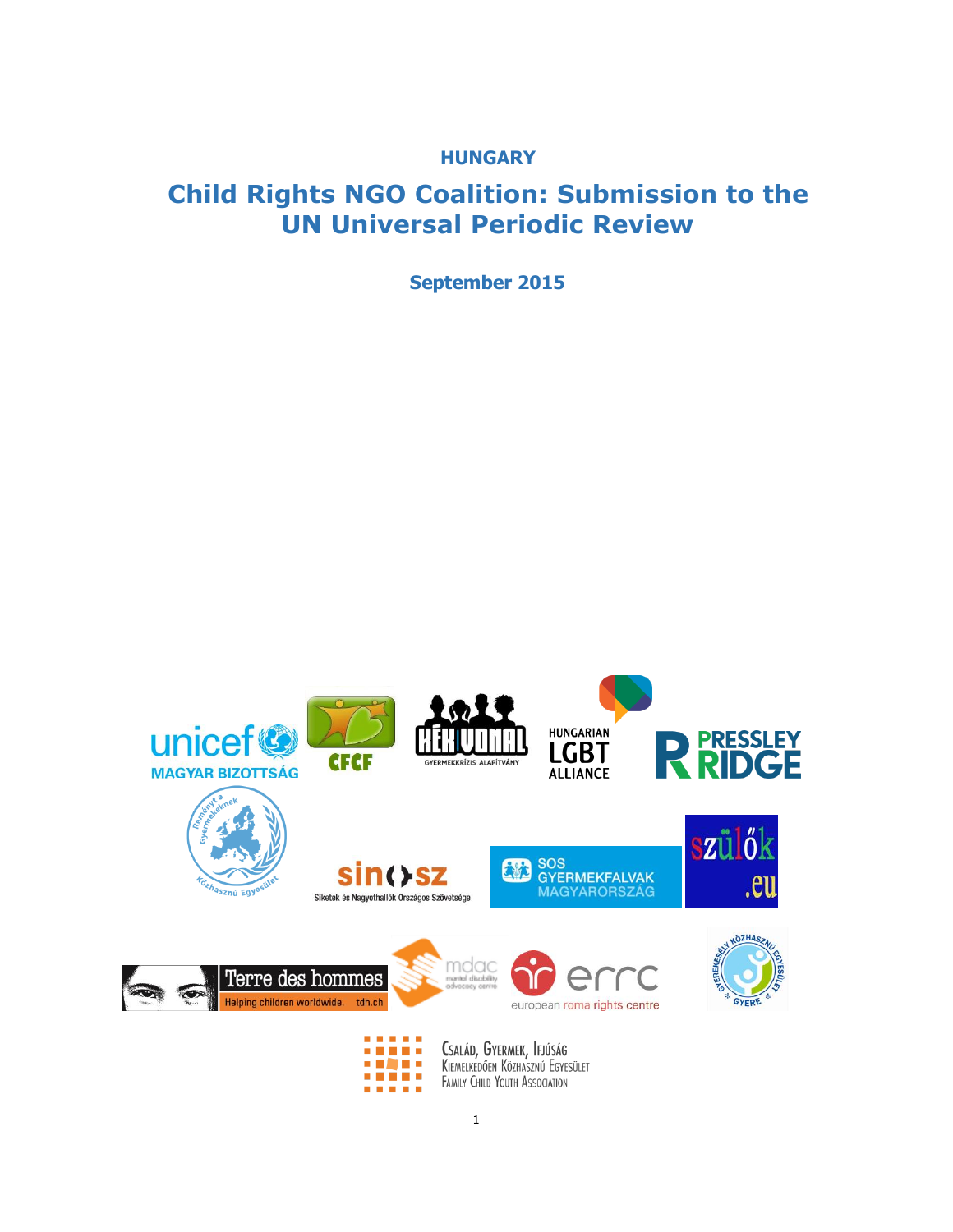# I. Introduction

This alternative, non-governmental UPR report is - for the first time - based on a closer cooperation of child rights and child protection NGOs and individuals. Our NGO alliance, called Child Rights NGO Coalition was formed in February 2015 on the initiative of the UNICEF National Committee for Hungary, as a formalised cooperation in Hungary that could facilitate advocacy on child rights and the implementation of the Convention of the Rights of the Child and/or its monitoring. Besides 25 NGOs and 12 individual experts, the Deputy Commissioner for the Rights of National Minorities, the Office of the Commissioner for Fundamental Rights and UNHCR Hungary, as observers support our work. However this report doesn't contain all member's opinion.

This report was contributed by the following members of the Coalition: UNICEF Hungarian National Committee, SOS Children's Villages Hungary, Mental Disability Advocacy Centre (MDAC), Chances for Children Association (Gyerekesély Egyesület), European Roma Rights Centre (ERRC), Hungarian Association of the Deaf and Hard of Hearing (SINOSZ), Kék Vonal Child Crisis Foundation, Terre des hommes, Association of European Parents in Hungary (ESZME), Hungarian LGBT Alliance, Hope for Children Hungary, Chance for Children Foundation (CFCF), Pressley Ridge Hungary Foundation; Family, Child, Youth Association (CSAGYI).<sup>1</sup>

# II. Recommendations

j

Submitting organizations encourage the Human Rights Council to recommend in its concluding observations that Hungary.

# 1. General issues of concern

# a. Lack of a comprehensive child rights strategy

It is an overarching problem, that a comprehensive policy covering all areas of children's rights under the UN Convention on the Rights of the Child (UN CRC) is missing, which is repeatedly criticized by various UN treaty-bodies (latest the UN Committee on the Rights of the Child)<sup>2</sup> and also NGOs, moreover there is no effective systems for monitoring and evaluation existing. Raising the awareness of all professionals working for and with children, children themselves, parents, and the public at large, about the provisions

 $1$  See the list of the member organizations with a brief introduction in Annex 1.

<sup>&</sup>lt;sup>2</sup> UN CRC Committee's Concluding observations on the combined third, fourth and fifth periodic reports of Hungary.

http://tbinternet.ohchr.org/\_layouts/treatybodyexternal/TBSearch.aspx?Lang=en&TreatyID=5&TreatyID=10&TreatyID=11 &DocTypeID=5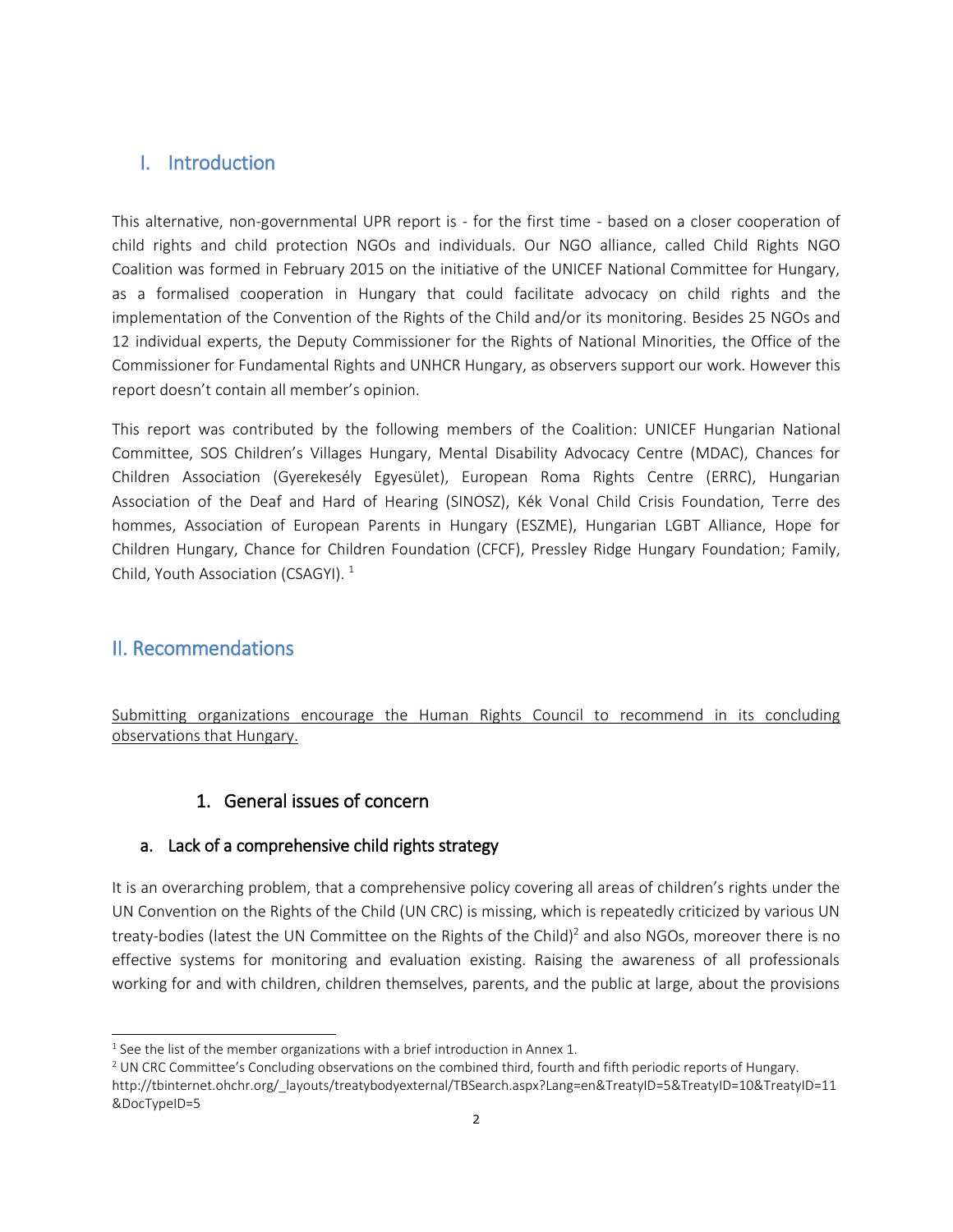of the CRC and its optional protocols, with a view to ensuring that such efforts result in a positive shift in the attitudes of those involved, is still missing.

# *Recommendation:*

 *Develop a comprehensive children's rights policy and action plan, which includes also monitoring and evaluation.*

# b. Children's rights education

Human rights are mentioned only among the rights and obligations of students, parents and teachers in law. In the National Curriculum, human rights are discussed under the subject called "Education on society, democracy and business", within the part 'Individual and the society' as well as in the "Knowledge of citizenship", beside quite different topics such as socialization processes, definition of law or the EU. In practice it means very few classes focusing on this topic.<sup>3</sup>

According to a recent Eurobarometer survey, Hungarian responding young people were less likely to be aware of children's rights.<sup>4</sup>

According to the experience of reports of the Ombudsman (in 2008<sup>5</sup> and in a follow-up investigation in 2015), school curricula and regulations generally do not include child rights, or if they are mentioned, there is no provision to inform children about them, or for their implementation.

In the autumn of 2014, UNICEF Hungary made a non-representative research<sup>6</sup>, asking 1191 pupils aged between 10 and 19 about children's rights. The results reveal that only 1 out of 3 children knows that they have special rights. However, 88 percent of children think that it would be important to learn their rights.

# *Recommendations:*

j

 *Include human rights (especially children's rights) in the public education system, ensure proper training for professionals who are dealing with children and re-introduce meaningful child participation to ensure learning by doing.*

<sup>&</sup>lt;sup>3</sup> Human rights (and children's rights) education is not integrated into the Hungarian education system because "education through human rights" is not a principle, "education about human rights" is not comprehensive at all and – as a consequence of the previous ones – "education for human rights" is not achievable.

<sup>4</sup> They were also the least informed (38%) among 27 EU member states. Hungary was also the only country where a majority of respondents were unaware of the specific rights of people under 18 (61%).

http://ec.europa.eu/public\_opinion/flash/fl\_235\_en.pdf (The Rights of the Child – Analytical Report., Flash Eurobarometer 235. (2008).

<sup>5</sup> Child Rights Project 2009. ÁJOB Projektfüzetek 2010/1.p 9.

<sup>6</sup> http://unicef.hu/a-gyerekek-kozel-fele-szerint-egy-pofon-belefer/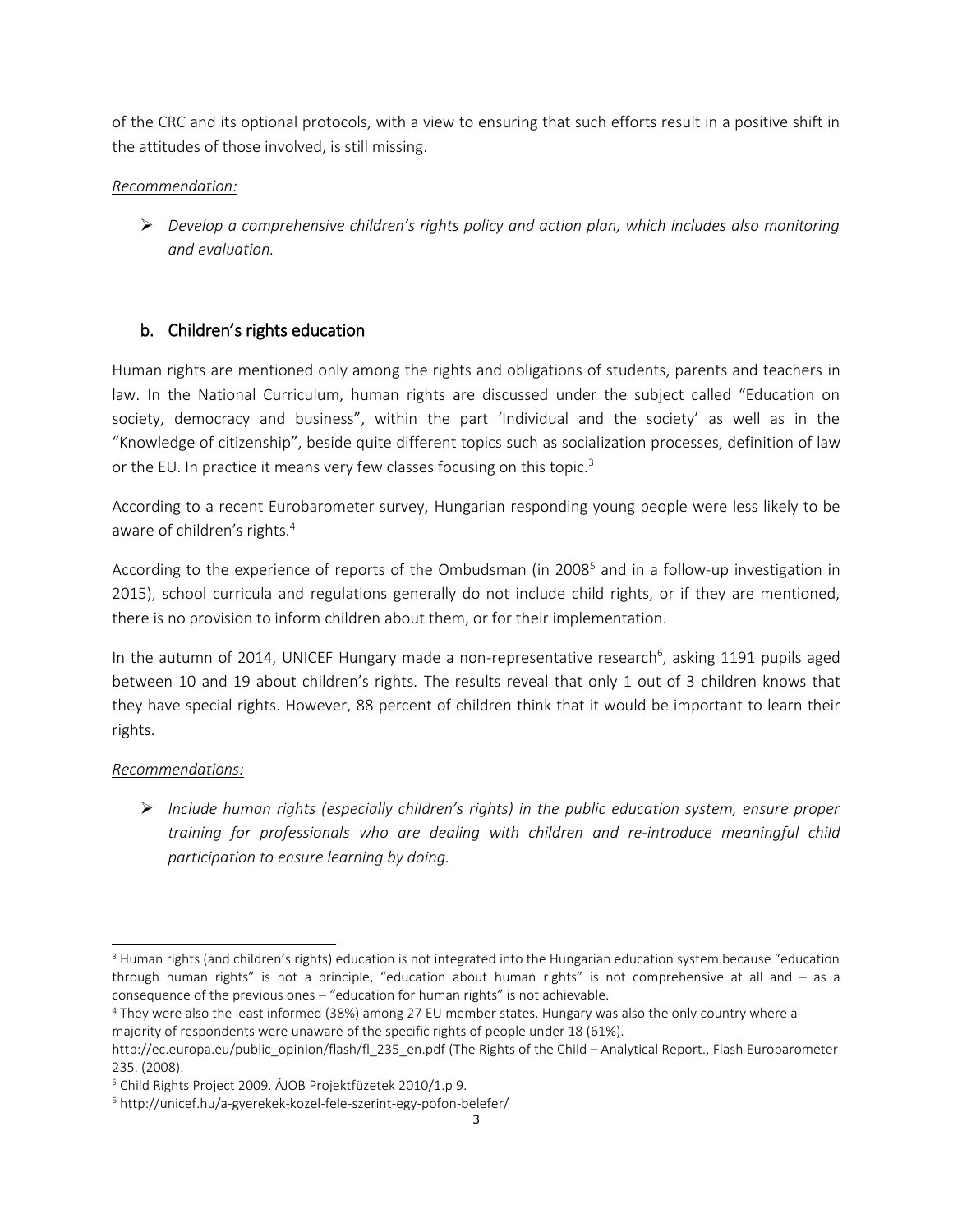*Strengthen its efforts in raising the awareness of all professionals working for and with children, children themselves, parents, and the public at large, about human rights generally, and especially provisions of the UN CRC and its optional protocols.*

# c. International obligations

- *Sign and ratify the Optional Protocol to the UN Convention on the Rights of the Child on a communications procedure,*
- *Sign and ratify the International Convention on the Protection of the Rights of All Migrant Workers and Members of Their Families,*
- *Sign and ratify the Council of Europe Convention on preventing and combating violence against women and domestic violence;*
- *Ratify the European Convention on the Exercise of Children's Rights.*
- *Ratify the Additional Protocol to the European Social Charter Providing for a System of Collective Complaints.*

# d. Education

j

The new Public Education Act (PEA) reduced the compulsory school age (CSA) from 18 to 16 years, without any preliminary public or professional – NGO discussion. National Association of Large Families (NALF) found it's also essential that the compulsory education should be assessed in its entirety and not only with regard to the age limit, but the acquired knowledge and qualifications. A minor should not be dismissed from school based on his/her age until he/she successfully finishes a vocational training course (and a certificate of the course).

The new PEA also reintroduced "failing" from first grade which affects mainly disadvantaged and Roma children while school year repetition is one of the main reasons for early drop out.<sup>7</sup>

Academic research shows already that the reduction of CSA not only sends a negative message to stakeholders and society, and as a result, early school leaving has increased in affected cohorts.<sup>8</sup> It has negative effect on the number of students acquiring higher education certificates. These tendencies have had negative effect on students with undereducated parents and multiple disadvantages, a group to which the majority of Roma people belong.<sup>9</sup> Furthermore NGO activists have reported that schools have

<sup>7</sup> See Art. 45 (6) of the Act CXC of 2011 on National Public Education on compulsory school age entered into force on 1 January 2013.

<sup>8</sup> Mártonfi, György (2014): A korai iskolaelhagyás és néhány kapcsolódó mutató összefüggése. [Correlation of early school leaving and some relevant indicators] Iskolakultúra, 2014/5. p. 77-90.

[http://www.ofi.hu/sites/default/files/attachments/hany\\_eves\\_korig\\_tartson.pdf](http://www.ofi.hu/sites/default/files/attachments/hany_eves_korig_tartson.pdf) (Accessed 11 September, 2015) 9 Hermann, Zoltán (2014): A tankötelezettségi korhatár változásainak leírása [Description of changes in CSA] Hungarian Academy of Sciences, 2014.<http://econ.core.hu/file/download/Szirak2014/Hermann.pdf> (Accessed 11 September, 2015)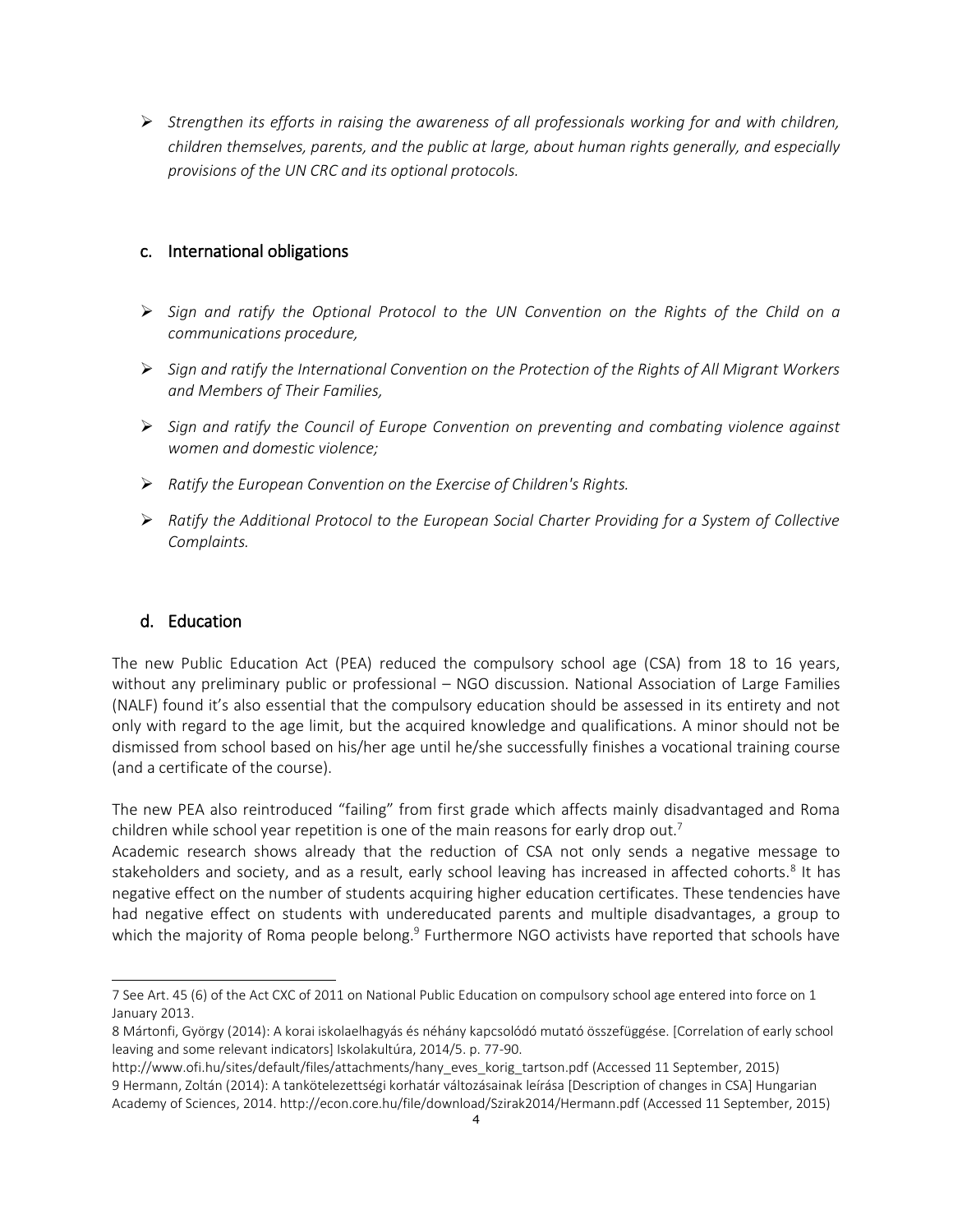used this opportunity to get rid of overage students. An especially pronounced form of exclusion was reported to the Chance for the Children Foundation (CFCF) in a town in North East Hungary.<sup>10</sup>

The freedom of thought and religion issue in schools is especially serious since the Government has been encouraging churches to take schools over, in many cases causing a situation where no religiously unbiassed education is available without an extreme burden of travel for children in many places in the countryside.

# *Recommendations:*

j

- *Measures should be taken to ensure the implementation of the UNCRC in church schools in Hungary with special focus on ensuring the freedom of thought and religion and the use of corporal punishment.*
- *Enact all legislative amendments necessary to raise the age of compulsory school attendance to 18 years.*
- *Maintain the secondary school capacities and promote access to these schools and successful completion of secondary level education for socially disadvantaged children.*

# b. School segregation of Roma children and children with disabilities

School segregation of Roma children is increasing in Hungary. Approximately 45% of Roma children attend schools or classes in Hungary, where all or the majority of their classmates are also Roma.<sup>11</sup> In 2014 381 primary and secondary schools have been officially reported to have 50% or more Roma among their students.<sup>12</sup> Despite protests of NGOs and professionals,<sup>13</sup> a modification of the Public Education Act was passed by the Parliament in December 2014 that authorized the government to determine (in a decree) the waivers which could be applied to permit segregated education.<sup>14</sup>

Since 2011 the Hungarian Supreme Court (Curia) adjudged in 5 Roma education cases that Romani children were unlawfully segregated and two municipalities have been convicted by the Equal Treatment Authority for segregation.<sup>15</sup> Nevertheless, Hungarian courts have not yet ordered the desegregation of any of the schools, effective remedy against systematic discrimination of Roma children is not provided.<sup>16</sup>

<sup>10</sup> According to complaints of Roma parents in Gyöngyöspata some Roma children who were registered and educated as special needs students in mainstream schools for 8 years were re-examined by the expert committee just before their 16th birthday and found to be "normal" students. As soon as they lost the special needs status, the schools persuaded them to leave, even if they had not finished 8 grades.

 $11$  European Union Agency for Fundamental Rights (FRA): Roma Survey – Data in focus. Education: the situation of Roma in 11 Member States. 2014. p. 44–45.

<sup>12</sup> The data of the Educational Authority (EA) provided upon request of the Chance for Children Foundation (CFCF) in 2014 reported 381 primary and secondary schools to have 50% or more Roma among their students (although the EA warned that there is high latency in the provided data).

<sup>13</sup> See: Commitment related to Bill No. T/2085.<http://cfcf.hu/images/Allasfoglalas.pdf>(Accessed 11 September, 2015) <sup>14</sup> The Commissioner for Fundamental Rights drew attention to the potential risks of the new legislation in his report of AJB 6010/2014

<sup>15</sup> Se[e http://cfcf.hu/jogi-%C3%BCgyek/jogi-dokumentum%C3%A1r](http://cfcf.hu/jogi-%C3%BCgyek/jogi-dokumentum%C3%A1r) (Accessed 11 September, 2015) for the Supreme Court (Curia) judgements or CFCF website for a description of cases: www.cfcf.hu

<sup>&</sup>lt;sup>16</sup> In the extensively debated recent Nyíregyháza resegregation case<sup>16</sup> the Curia has justified segregation of Roma children based on religious education. This interpretation casts a shadow over compliance of the current legislation and wording of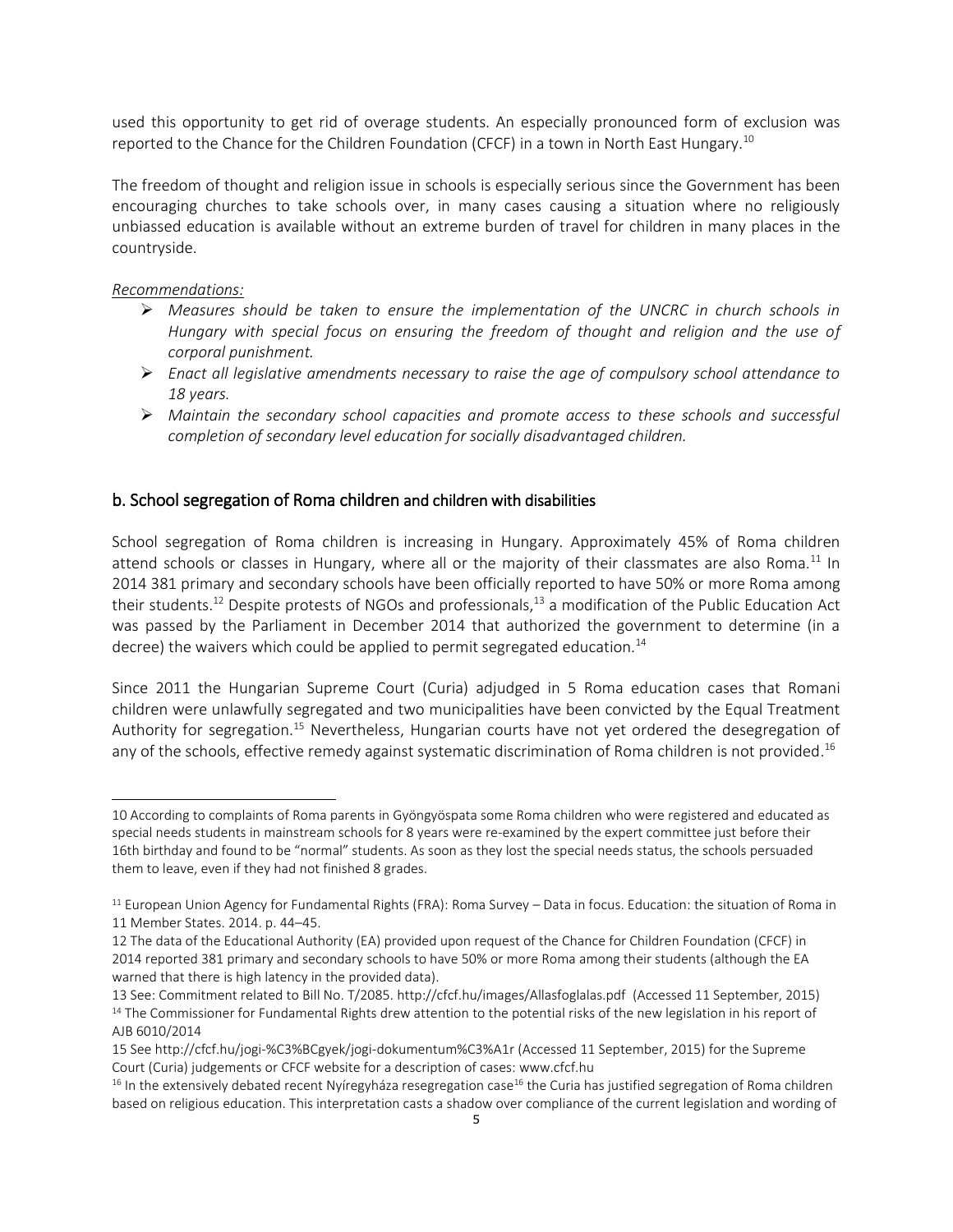Testing procedures in use to assess the cognitive ability of children are contributing to segregation as culturally biased testing results in misdiagnosis of Roma children as having disabilities. <sup>17</sup> This has been affirmed in 2013 by the European Court of Human Rights (ECtHR) in the Horváth and Kiss v. Hungary case.<sup>18</sup> CFCF has evidence submitted to an on-going litigation in the Court of Eger that culturally biased diagnostic protocols (the Budapest-Binet test) leading to the misdiagnosis of Romani children are still in use nationwide despite of governmental efforts because of the lack of supervision and monitoring over expert panels.

The current testing system is further flawed in that it allows for educational segregation on the basis of the presence of an actual or perceived disability, in direct contradiction to the right to inclusive education for all children, as guaranteed by Article 24 of the UN Convention on the Rights of the People with Disabilities. It also fails to identify the individualised forms of support which would enable children to access reasonable accommodations that are necessary for them to receive a quality education in the general education system.

#### *Recommendations:*

j

- *Map school segregation and elaborate a comprehensive policy for school desegregation that builds on existing Hungarian good practices (involving all the schools that receive financial support from the state irrespective of their maintaining institutions e.g. church) to provide effective remedy for unlawful discrimination of Roma children and children with disabilities.*
- *Amend the Equal Treatment Act in order to clarify justification defenses in school segregation and ensure their compliance with EU and international law. The amendment must prohibit the justification of racial or ethnic origin based school segregation for purposes other than minority education. It must also prohibit the educational segregation of children with actual or perceived disabilities, including children with intellectual, developmental, cognitive and/or psycho-social (mental health) disabilities, and irrespective of the level of impairment, in line with Article 24 of the UN CRPD..*
- *Create a legal framework for collecting data in education disaggregated by, inter alia, ethnicity, impairment-type, gender and age, and use this for mapping segregation and for the evaluation of the impact of government policies on Roma, children with disabilities and other marginalised sections of society.*
- *Provide adequate professional and financial support to inclusive schools, with mixed student composition, and disseminate effective pedagogical methodologies (learning contents, training methods which have been developed in the previously implemented large volume programmes (e.g. HRDOP 2.1. and SROP 3.3.2.) with EU support.*
- *Abolish educational assessments which result in educational segregation for children on the basis of race, culture, impairment or other relevant status, in line with international law. Instead,*

17 FRA: Roma Survey – Data in focus. Education: the situation of Roma in 11 Member States. 2014. p. 44. <sup>18</sup> Horvath and Kiss v. Hungary, application no. 11146/11. The Court noted that Romani children had overall been overrepresented in the past in remedial schools in Hungary due to the systematic misdiagnosis of mental disability. The Committee of Ministers have called Hungary to provide data on the impact of new diagnostic procedures on Romani students. No data has been provided yet.

the Equal Treatment Act (ETA) with relevant provisions of international and EU law pertaining to the prohibition of discrimination.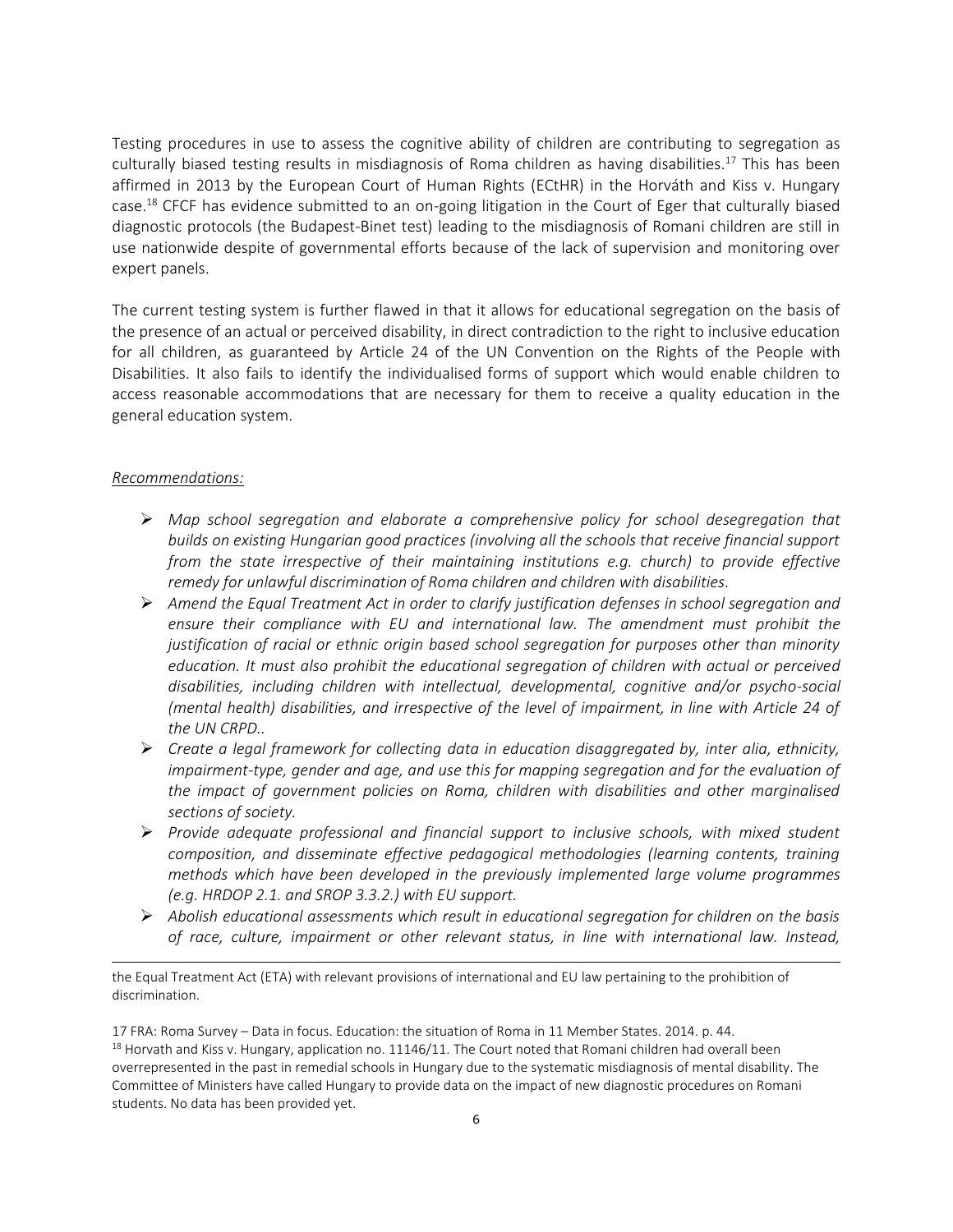*develop models of assessment which identify individualised supports for children who need them in order to access a fully inclusive education within the general education system.*

 *Ensure effective control and monitoring over expert panels in charge of undertaking such educational assessments to avoid arbitrariness and all forms of discrimination (as requested by the ECtHR).* 

# c. Rights of deaf children

According to the Hungarian Association of the Deaf and Hard of Hearing (SINOSZ), the deaf children have the fundamental right to education in sign language. Therefore, the Hungarian sign language should be used at an early stage of development in order to develop the linguistic competence of deaf children in an appropriate way. SINOSZ believes that the deaf children should receive bilingual education. The auditory-verbal method is the only method used in the education of the deaf children. This method only helps learning the sounding (Hungarian) language, improving the speech training rather than transferring and utilizing the curriculum appropriately. The only way out of this tragic situation is the introduction and application of the bilingual education in Hungary.<sup>19</sup>

#### *Recommendations:*

- *Support to apply the bilingual education anywhere, not just in special schools for children with learning difficulties.*
- *Amend the current legal provisions concerning the education of deaf children in order to achieve that not only special education teachers could teach until the sixth grade at schools. These should also be ensured for children with cochlear implant. Equal rights shall be ensured to deaf children who receive cochlear implants*.

## 4. Protection

j

### a. Child abuse

In the UNICEF Hungary's non-representative survey in 2014 found, that 44 percent of respondents, thinks that a slap in the face does not count as violence. Two of three children do not ask for help when their rights are violated.

 $19$  The provisions of the law<sup>19</sup> will enter into force in September 2017, according to which a "deaf child may take part in early development and care using, upon the decision of his/her parent (guardian), either the bilingual or the auditiveverbal method, and the special needs educational institution is required to provide kindergarten" (Subsection (1) of Section 14) and the "special needs educational institution is required to provide kindergarten and school-based education and training also with the bilingual method for deaf and deafblind children, whose parents (guardians) request so in writing" (Subsection (3) of Section 14).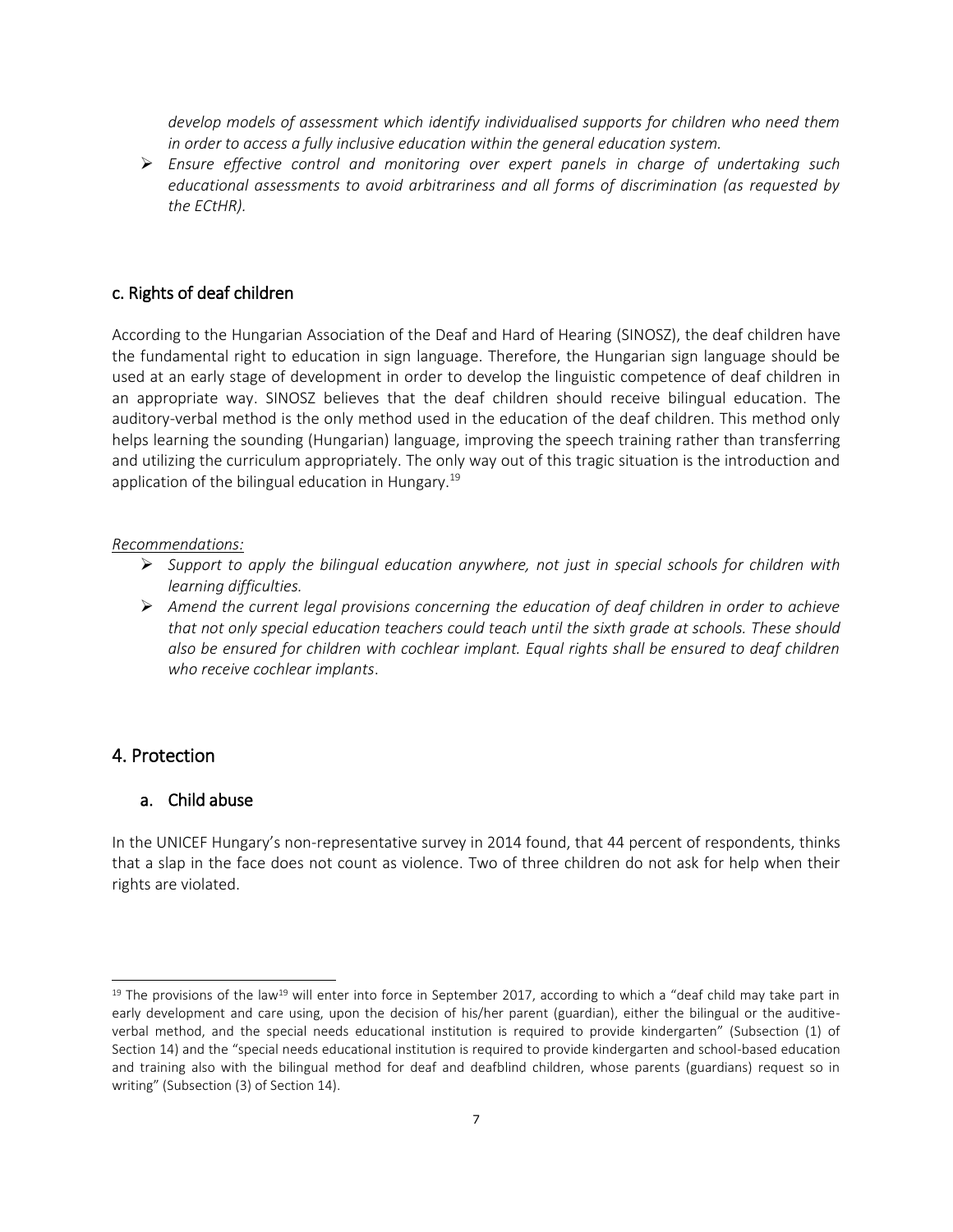Even though the law stipulates the total ban of corporal punishment, there has been no progress since its coming into effect in 2005 to promote/implement it.<sup>20</sup> Neither parents, nor children or professionals know about it, and there has been no campaign or training on alternative techniques.

There is low level of reporting of cases of sexual and other forms of abuse and violence in the family and care institutions. The child protection system can't prevent timely and give effective assistance and protection to children suffering from abuse and neglect. There is also lack of prevention mechanisms, including awareness-raising among children, parents and professionals working with and for children. Hungary also lacks services to rehabilitate and assist child victims of neglect, abuse and exploitation.

### *Recommendations:*

- *Adopt measures, including disciplinary measures, in order to raise the awareness of professionals of the education system, in particular teachers, on their obligation of abstaining from resorting to corporal punishment and in order to promote positive, non-violent and participatory forms of child rearing and discipline.*
- *Introduce the necessary support and training systems to support parenting as a prevention tool.*
- *Take measures to establish effective complaints mechanisms within care institutions.*
- *Take measures to strengthen the child protection system by providing it with a sufficient number of well-qualified staff and technical and financial resources, establishing effective collaboration*  with all stakeholders and requiring follow-up reports on each individual case so that signs of *sexual or physical abuse or neglect can be detected and the system can provide timely and effective protection to the child.*
- *Take measures to provide child victims of abuse with all necessary services for their effective rehabilitation.*

# b. Child protection

j

The Hungarian child protection system went through significant changes<sup>21</sup> in the last years.

<sup>&</sup>lt;sup>20</sup> The UN Committee on the Rights of the Child recommends recently that Hungary has to encourage children and their representatives to report cases of abuse and violence in the family and care institutions to the respective authorities by raising the awareness of children of their rights and establishing complaints mechanisms within care institutions. It also recommends that the State party further strengthen its child protection system by providing it with a sufficient number of well-qualified staff and technical and financial resources, establishing effective collaboration with all stakeholders.

 $21$  The system was centralized starting from January, 2013. As a result of it, the roles and responsibilities of local and governmental authorities changed. A year later, in January 2014 a second "phase" of De-I was introduced by the modification of the Children's Act (Act No. XXXI of 1997 on the protection of children and the administration of guardianship affairs) stating that no children under 12 years old can be placed in institutional care. In order to generate enough foster family places, the Ministry together with a church run foster care organization started a national campaign in 2013. In parallel, the legal status and the training of foster parents was also modified. All foster parents received the status of employee, and are obliged to take part in a 500 hour long training. In addition, the system of child protection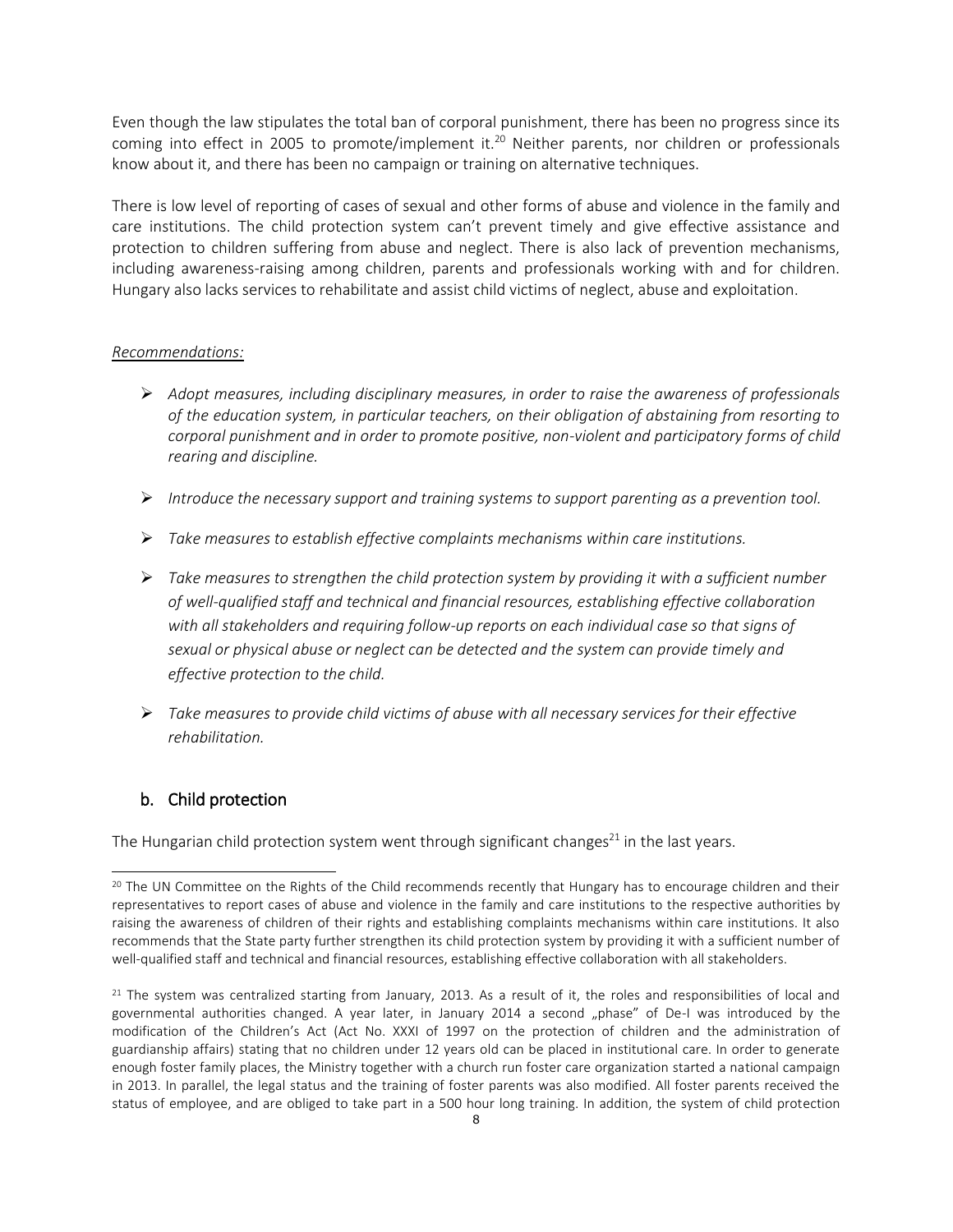All these changes have positive intentions: increased emphasis of family based care, introduction of an independent advocate for children in alternative care, and more stability for the foster parents.

However, the implementation of these changes was not planned carefully enough and therefore has negative consequences: the amendment of the Child Protection Act is discriminatory as it doesn't cover children with disabilities, chronically ill children and multiple siblings; the national campaign run by the Ministry generated some new foster care places, but not enough for the need created by the legislative reform and therefore often the principle of "empty place" prevails when finding a place for a child in care and not his/her best interest; a high number of changes<sup>22</sup> in care placements took place in 2014 which can be the result of bad matching, overloaded foster parents, lack of special support or badly trained new foster parents.

Beside recent changes and their consequences, it is also important to mention that the gatekeeping function – the removing any child from his/her family should be a measure of last resort and care option chosen has to be tailored to the individual needs of the child – of the child welfare and child protection system is weak. The quality of assessment of children at risk of entering care and the assessment that takes place once entering the care system is of very different level and therefore the quality and the quantity of information that professionals have on children is incidental. The lack of quality assessment can lead to groundless removals, ad hoc interventions, information loss and also to delayed interventions.

#### *Recommendations:*

j

- *Take measures to ensure that all children entering care or in children's homes, including Roma children, children with disabilities, chronically ill children and multiple siblings are provided with family- and community-based care and that placement in institutional care is used only as a last resort.*
- *Take measures to ensure the development of a differentiated foster care system in which enough number of quality care places are available.*
- *Take measures to ensure that children with disabilities have full protection against abuse in national legislation, and abolish provisions which allow discrimination on the basis of an actual or perceived impairment, in line with international law.*
- *Ensure a flexible training and employment system for foster parents.*
- *Ensure that the resources and other type of financial or non-financial support create an environment that do not deter potential foster carers from entering into the scheme.*
- $\triangleright$  Take measures to find out the reasons of high number of changes in care placements in 2014.
- *Take measures to ensure a quality assessment of children at risk of entering care and those already in alternative care.*
- *Take measures to ensure a better cooperation between preventive services and alternative care system.*
- *Take measure to ensure the monitoring of the newly introduced system of child protection guardians.*

guardian was also introduced meaning that foster parents and leaders of group homes can't be anymore the legal representatives of children in alternative care, but state employed child protection guardians fulfill this role

<sup>&</sup>lt;sup>22</sup> According to data collected by the Social and Child Protection Directorate (SZGYF) in 2014 there were 2598 changes in care placements. In 1081 cases (41,6%) changes were initiated by the foster carer and in 690 cases children were transferred to another foster carer. The remaining numbers were placed in institutional type of care.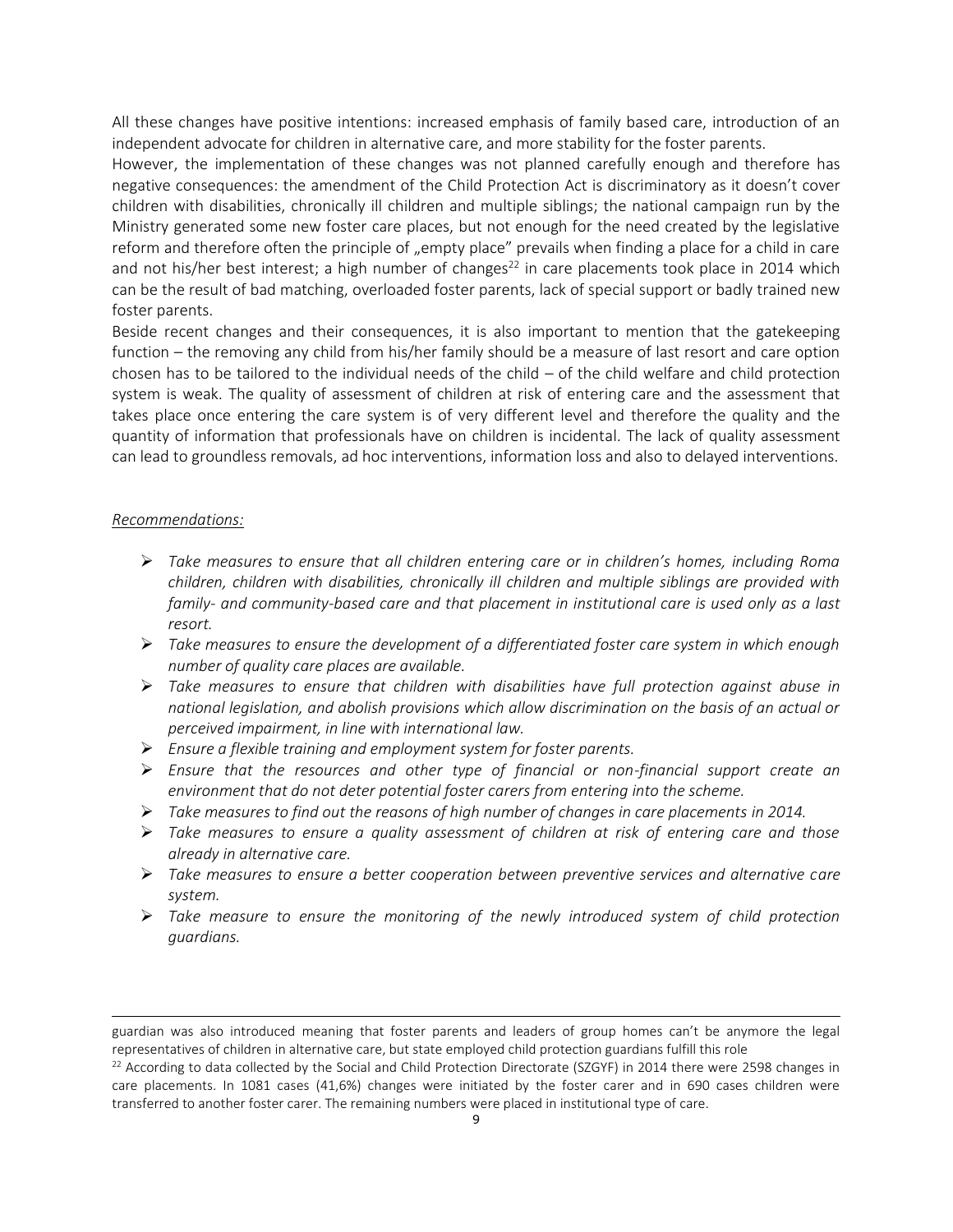# c. Child-trafficking

Hungary is a country of origin, transit and destination in relation to trafficking in human beings which is most often committed with the purpose of sexual exploitation. Children in state care are one of the most vulnerable group. 23

According to recent research conducted by the Central European University in  $2014^{24}$  children from impoverished families and neighbourhoods are in the highest risk of victimization to trafficking. Previous research of the ERRC<sup>25</sup> also showed that Roma are highly vulnerable to become victims of trafficking as Roma women and youth were perceived to represent between 40 and 80% of victims of Trafficking in Human Beings (THB) in Hungary.

When children are at risk of being trafficked or have been already victims of trafficking, they should be treated by the child protection system. However, the local child welfare institutions have no appropriate means to prevent the risk of trafficking and to assist the children at risk, and endangered children are most likely to be re-victimized while in the child care institutions since their needs are not addressed efficiently during and after the placement procedures.

# *Recommendations:*

j

- *Establish special assistance system for children at risk of trafficking and child victims of trafficking to prevent the victimization and re-victimization of children.*
- *Ensure that adequate capacity of professional staff is available in state care institutions who are trained to provide professional care for traumatised, victimised and abused children.*
- *Stop criminalizition of victims of child trafficking by police and train the police to treat them as child victims, and fight negligence to prosecute the adult criminals for exploitation of children in poor and segregated neighbourhoods.*
- *Raise awareness, train and support community workers and civil society organisations to engage in counter-trafficking activities in segregated neighbourhoods.*
- *Implement information campaigns and prevention programs to address the complexity of child abuse and exploitation with the involvement of schools, child welfare institutions, youth organisations and community activists.*

# d. Child poverty and social protection for children

Between 2007 and 2013 increase of poverty within the total population was 14 %, and 20% among children respectively.<sup>26</sup> The 2014 report of the Chances for Children Association (GYERE) highlighted that formal statements and strategic goals set by the Government to reduce child poverty lack

<sup>25</sup> European Roma Rights Center (ERRC): Breaking the Silence: Trafficking in Romani Communities. 2011

<http://www.errc.org/cms/upload/file/breaking-the-silence-19-march-2011.pdf>

 $23$  As they are removed from their family, they have less tighten family relations, feel like the decisions of the authorities are forced upon them and might already suffered of some kind of violence. Minor victims of trafficking are mainly placed in child care institutions, unlike the adult victims who could opt to be placed in secret shelters. These children could be easily identified, located and taken again by the perpetrators. Not to mention that staff in these institutions are not prepared or trained to provide tailor-made support for victims of trafficking.

<sup>24</sup> Vidra, Zsuzsanna, Baracsi, Kitti, Sebhelyi, Viktória (2015): Child Trafficking in Hungary: Sexual Exploitation, Forced Begging and Pickpocketing. Center for Policy Studies, Central European University. The 2014 research also revealed that the Hungarian police and the judicial system are not able to address child trafficking properly.

GRETA also highlighted in its 2015 report on Hungary that the number of identified child victims is low and urged the authorities to increase their efforts to identify child victims and to set up child-specific identification procedures.

<sup>26</sup> GYERE Civil Report (2013) p. 48. http://www.gyere.net/downloads/Civil\_jelentes\_2012-2013.pdf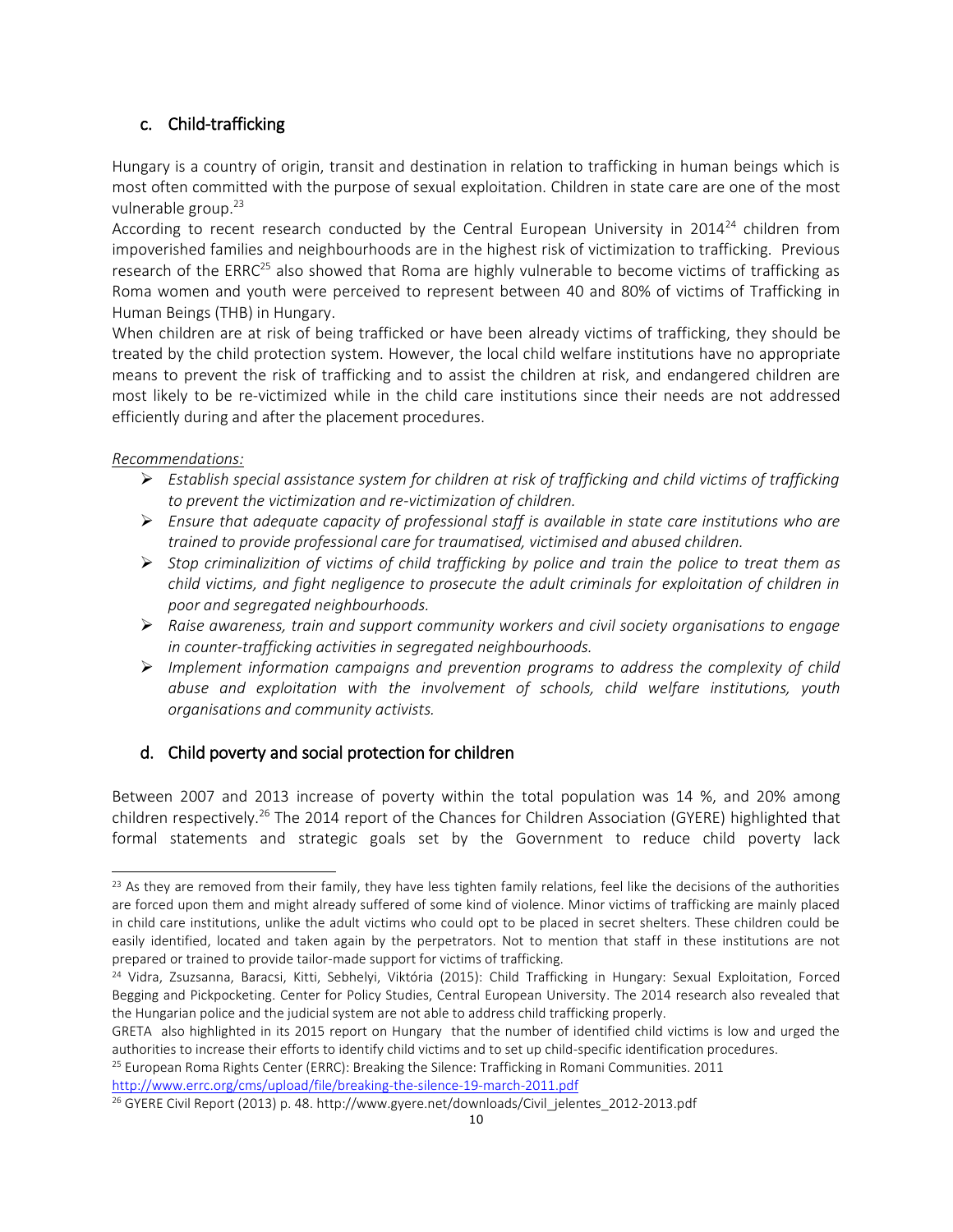implementation by efficient policies that addressed income and regional inequalities and could prevent the reproduction of poverty.<sup>27</sup> Counterproductive mainstream social policies included significant cuts in the social allowances (reduction of welfare expenditures was the highest in the region<sup>28</sup>), the shrinking of eligibility for several government subsidies and the termination of important welfare provisions (e.g. support for kindergarten attendance for multiple disadvantaged children, debt management and housing maintenance subsidy), which have contributed to worrisome increase of child poverty since 2010.<sup>29</sup>

The Government has made no systemic efforts to develop the capacities of the child protection system either, although the National Social Inclusion Strategy (NSIS II) underlined again in 2014, that child welfare and child protection services should be made accessible in the most deprived small localities and that interventions are needed in several settlements to create any service for children and youth beside mandatory education.<sup>30</sup> The task of introducing social work in schools (integrated into the system of basic child welfare services) was also identified in the Government's 2012-2014 Action Plan, this measure has been abolished without providing any explanation. As noted by a 2015 report of GYERE and ERRC<sup>31</sup> after the measure had been abolished from the NSIS Action Plan, the updated government strategy (NSIS II) in 2014 again acknowledged the need for the employment of full-time professionals in schools to provide social work and socio-pedagogical services to prevent drop-out and the risk of victimization of vulnerable children.<sup>32</sup>

The age composition of the Roma population is significantly younger than the non-Roma population, the proportion of children aged 0–14 is 34 percent.<sup>33</sup> In Hungary today approximately 3 million individuals live under the poverty line, 1.2 million of them in extreme poverty<sup>34</sup>, which particularly affect children and those living in disadvantaged regions. Roma also suffer from discrimination, while Roma women and girls affected by multiple discrimination. The NSIS targets several vulnerable groups, explicitly but not exclusively targeting the Roma communities and children. The NSIS's analysis on Roma communities is a well-elaborated, but implementation and the monitoring should be amplified. On other hand the paper main goal is to fight with social exclusion, but it misses out a vital element: combating prejudice and discrimination. Furthermore, it happens several times that the legislation and the mainstream policies are not harmonized with the aims of the Strategy.

#### *Recommendations:*

j

<sup>27</sup> GYERE (2014) p.362 -263.

<sup>&</sup>lt;sup>28</sup> Public social spending in per cent of GDP increased in all OECD countries with the exception o Hungary from 2007-08 to 2012-13 and cut of social spending after the economic crisis was the highest in the region.

See[: http://www.oecd-ilibrary.org/social-issues-migration-health/society-at-a-glance-2014\\_soc\\_glance-2014-en](http://www.oecd-ilibrary.org/social-issues-migration-health/society-at-a-glance-2014_soc_glance-2014-en) <sup>29</sup>[http://www.oecd-ilibrary.org/social-issues-migration-health/society-at-a-glance-2014\\_soc\\_glance-2014-en](http://www.oecd-ilibrary.org/social-issues-migration-health/society-at-a-glance-2014_soc_glance-2014-en) <sup>30</sup> NSIS II (2014) p. 78.

http://www.kormany.hu/download/1/9c/20000/Magyar%20NTFS%20II%20\_2%20mell%20\_NTFS%20II.pdf <sup>31</sup> DARE-net: Pilot report for monitoring the implementation of education policy measures within the Roma Inclusion Strategy in Hungary, 2015[. http://www.dare-net.eu/cms/upload/file/shadow-report-on-roma-segregation-in-education](http://www.dare-net.eu/cms/upload/file/shadow-report-on-roma-segregation-in-education-hungary-english.pdf)[hungary-english.pdf](http://www.dare-net.eu/cms/upload/file/shadow-report-on-roma-segregation-in-education-hungary-english.pdf) (Accessed 11 September, 2015)

<sup>32</sup> NSIS II (2014) p. 76.

[http://www.kormany.hu/download/1/9c/20000/Magyar%20NTFS%20II%20\\_2%20mell%20\\_NTFS%20II.pdf](http://www.kormany.hu/download/1/9c/20000/Magyar%20NTFS%20II%20_2%20mell%20_NTFS%20II.pdf) (Accessed 11 September, 2015)

<sup>&</sup>lt;sup>33</sup> While this proportion is a mere 16 percent within the non-Roma population.

<sup>&</sup>lt;sup>34</sup> Most of the Roma, some 500,000 to 600,000 of them (based on estimates) belong to that group (data provided in the NSIS)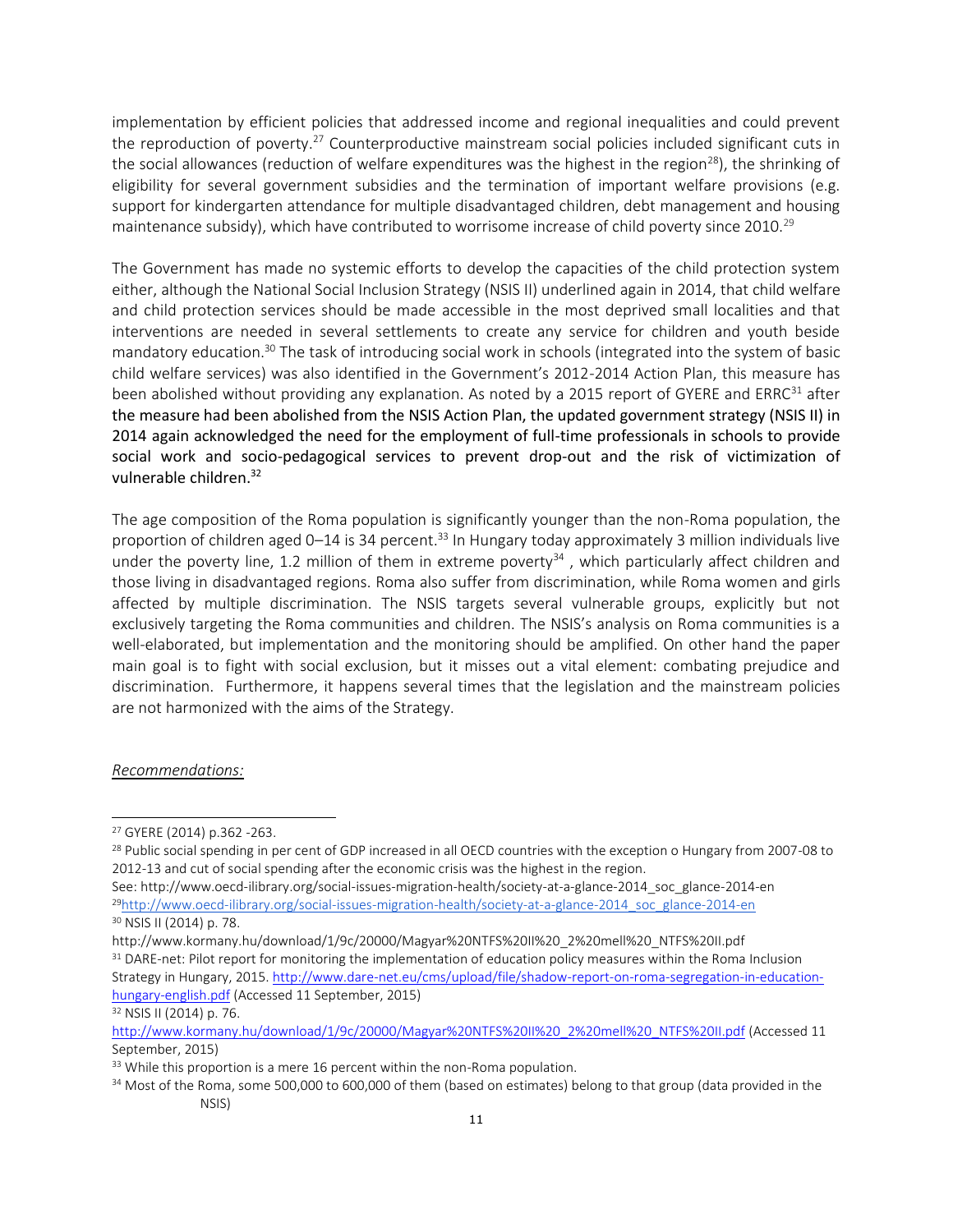- *Implement efficient policies to address child poverty. Reconsider the social and family allowance system with the aim to reduce inequalities and to prevent the reproduction of poverty. Ensure meaningful consultation with social policy experts and civil society before any amendment to the social protection and welfare schemes.*
- *Enhance access to welfare service and child protection services for the families in need; Address the capacity shortage and development needs of basic child protection and family support services in the economically disadvantaged regions by targeted interventions.*
- *Introduce social work in schools and targeted programmes addressing Roma girls (as already promised in the NSIS), to prevent the early drop-out of socially disadvantaged children from the educational system and to support children in risk of victimization.*

# 6. Vulnerable groups

# a. Children with disabilities

There is a lack of available support services for families with children with intellectual and psycho-social disabilities in Hungary, and financial support provided to these families is also insufficient. Without being provided with appropriate support, families raising children with mental disabilities face numerous barriers which increase the risk of social exclusion, impoverishment and often result in the institutionalisation of the child.

Amendments to the Child Protection Act of January 2014 prohibit the placement of children below the age of 12 in care institutions. This provision, however, does not apply to children with mental disabilities, children with long-term illness and multiple siblings. The number of special foster parents – who are trained to care for children with psycho-social disabilities and children using psychoactive drugs – and specific foster parents – who are trained to care for children with disabilities and children under the age of 3 – are very low, due to the lack of appropriate and regular training. Therefore, children with intellectual and psycho-social disabilities who are abandoned or who have been taken out from their family rarely have the opportunity to be placed in a family- and community-based environment. Thus they continue to be automatically institutionalised, which goes against the letter and spirit of the UN Convention on the Rights of Persons with Disabilities and the Convention on the Rights of the Child.

# *Recommendations:*

- *Ensure that children with intellectual and psycho-social disabilities enjoy their right to live in a family and community environment on an equal basis with other children by providing appropriate support to their families.*
- *Amend section 7(2) of the Child Protection Act that allows for the placement of children with severe and multiple disabilities under the age of 12 in institutions when being taken into care provided by the child protection system. Broaden the network of special and specific foster parents*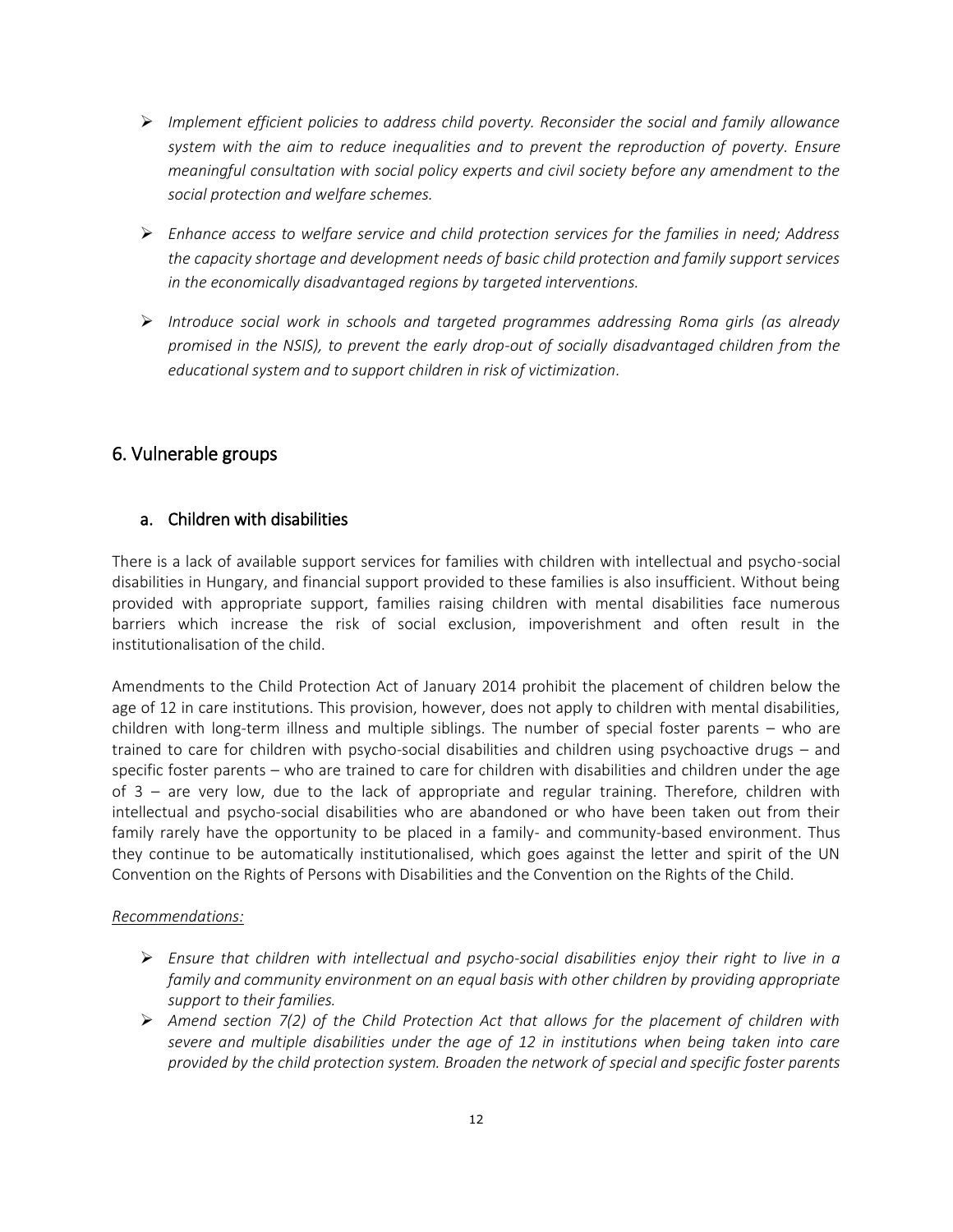with whom children with psycho-social and intellectual disabilities can be placed when being *taken into child protection care, by ensuring appropriate and regular training for foster parents.* 

 *Adopt a comprehensive national programme to achieve the de-institutionalisation of all children*  with disabilities within a reasonable timeframe, in particular through the reallocation of national *budgetary support away from institutions and towards the development of community and family support services.*

# b. Children with special needs

Children with special educational needs, including those with intellectual or psycho-social disabilities rarely can participate in the mainstream education system, since mainstream schools are not obliged to admit children with special educational needs. The majority of children with mental disabilities are educated in special classes or special schools separated from their peers without disabilities, which do not meet the criteria of inclusive education promoted by required Article 24 of the CRPD. Children with severe or multiple disabilities are in an even worse situation: they either are educated at home separated from the community or in a residential institution where they are not only separated from their community but also from their loved ones.

### *Recommendation:*

 *End the educational segregation of children with intellectual or psycho-social disabilities in separate special schools and classes and provide inclusive education, the enrolment of children with special needs in mainstream schools, by ensuring appropriate and effective individualised support for them and providing training for teachers.* 

# c. Children associated with LGBTQI people and the rights of LGBTQI children

The Government accepted a recommendation by the UK to ensure that the cardinal laws resulting from the new Fundamental Law do not contain provisions that discriminate against – among others – LGBTQ $1^{35}$ people (Rec. 94.12). As opposed to this commitment, a cardinal law, the Act on the Protection of Families<sup>36</sup> was adopted in December 2012 that contained several discriminatory provisions against samesex couples and their children. First, the law contained a definition of family – to be used consistently throughout the Hungarian legal system – that defined "family" solely with reference to marriage and parent-child relationship (Art. 7), and secondly limiting inheritance rights of non-married couples (Art. 8). The Ombudsman claimed both provisions to be discriminatory based on sexual orientation, $37$  and turned to the Constitutional Court. In December 2013, the Court found both provisions to be unconstitutional.<sup>38</sup> However, rather than respecting the decision of the Court, the Parliament adopted an amendment to the

j

<sup>&</sup>lt;sup>35</sup> Lesbian, gay, bisexual, transsexual, queer, intersex (hereinafter LGBTQI) people

<sup>&</sup>lt;sup>36</sup> Act No. CCXI on the protection of families (2011. évi CCXI. törvény a családok védelméről).

<sup>37</sup> Report Nr. AJB-2834/2012.

<sup>38</sup> Constitutional Court decision no. 43/2012 (XII. 20.)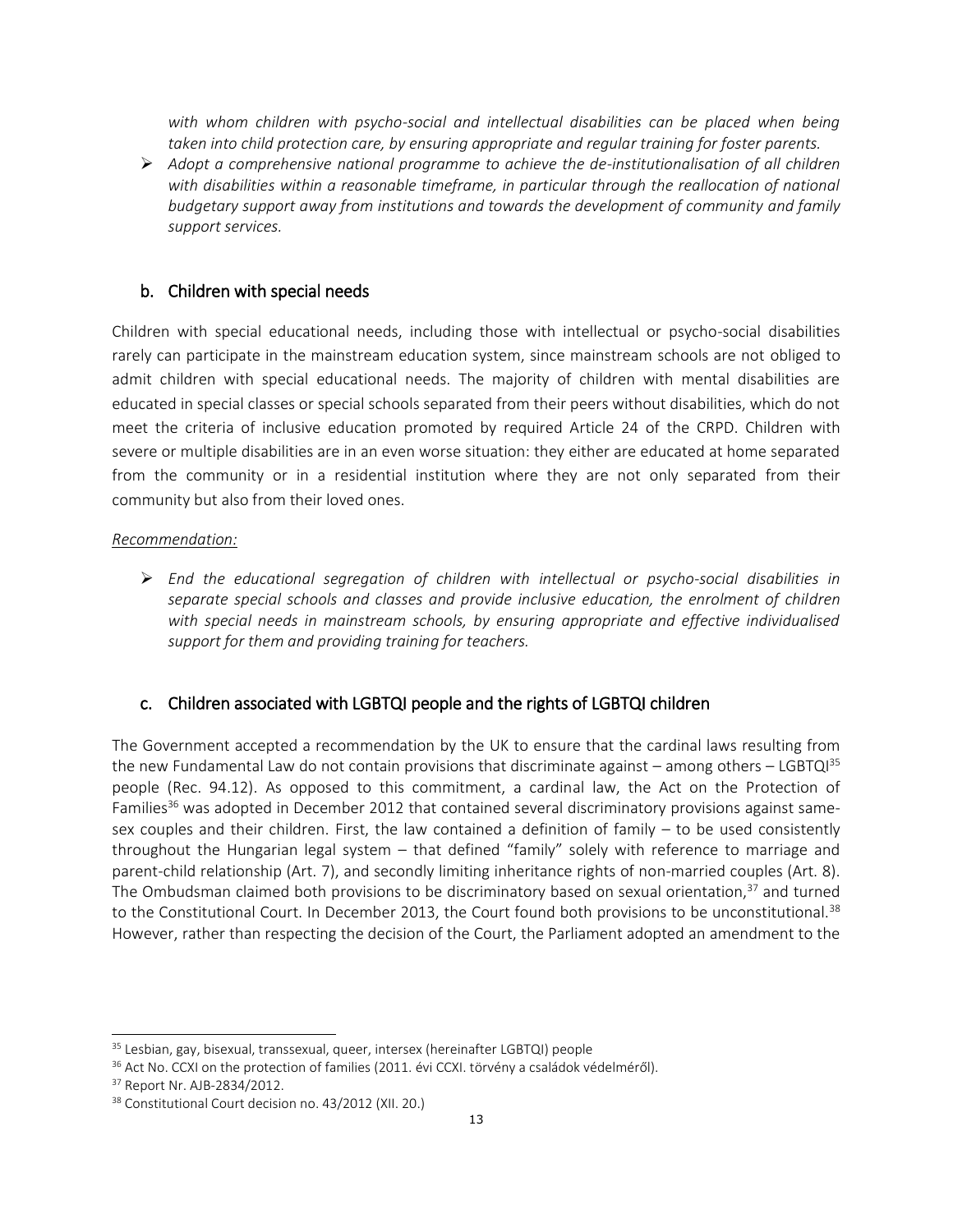Fundamental Law<sup>39</sup> containing the same definition of family found to be too restrictive, thus avoiding any future judicial review. <sup>40</sup>

The growing number of children living with same-sex parents thus still face legal uncertainty and several forms of *de jure* discrimination: they cannot inherit from their non-biological parent without a will, and if there is a will their inheritance tax is significantly higher; in case the parents' relationship deteriorates they are not entitled to receive child maintenance from their non-biological parents; and the nonbiological parent cannot make even the most urgent medical decisions on their behalf.<sup>41</sup> LGBTQI children face severe forms of discrimination and other human rights violations. So called "normalizing surgeries" are routinely performed on intersex minors without their full consent to make their bodies better fit social expectations.<sup>42</sup>

Children whose behavior diverges from expected gender norms are often abused and bullied by their mates: a study in 2010 with 1991 LGBTQI respondents<sup>43</sup> found that 19% have suffered disadvantage due to their sexual orientation or gender identity in schools, in every third of those cases the harassment or assault came from their teachers.

A report by Ombudsman<sup>44</sup> strongly criticized the lack of any state measures to promote tolerance towards sexual minorities in educational settings.

#### *Recommendations:*

 $\overline{\phantom{0}}$ 

- *Remove de jure discrimination against children raised by same-sex parents by providing legal recognition to same-sex parents.*
- *Prohibit medically unnecessary procedures on intersex children.*
- *Take appropriate measures to make schools and health services more accommodating to the needs of LGBTQI children.*
- *Include objective information on LGBTQI people in school curricula, and support public education campaigns to counter homophobic and transphobic attitudes.*

# d. Asylumseeker, migrant and unaccompanied minors

Thousands of children are on the move heading to Europe or already arrived there in need of international protection recently, but especially this year. Hungary faced serious challenge, as transit

<sup>&</sup>lt;sup>39</sup> Fourth Amendment to the Fundamental Law of Hungary (Magyarország Alaptörvényének negyedik módosítása).

<sup>&</sup>lt;sup>40</sup> The new constitutional principle did not remain an abstract one: it was used in Parliament to abolish planned reforms to extend the rights cohabiting partners. While the version of the new Civil Code adopted by the Parliament in 2009 would have allowed cohabiting partners to adopt their partners' child (second parent adoption), the new version of the law adopted in 2013 that entered into force in March 2014 did away with this important reform disregarding the opinion of UNICEF (http://www.unicef.org/videoaudio/PDFs/Current\_Issues\_Paper-\_Sexual\_Identification\_Gender\_Identity.pdf) <sup>41</sup> For an overview of the legal and social situation of children raised in same sex families, see: Háttér Society-Inter Alia Foundation: *The Situation of LGBT Families in Hungary* (September, 2010) The restrictive notion of family was strongly criticized by the UN CEDAW Committee, and the Committee on the Rights of the Child specifically called on the Hungarian Government to take steps against discrimination faced by children raised by same-sex parents.

 $42$  A single medical team at a pediatric hospital in Hungary reported conducting 92 feminizing and 35 masculinizing surgeries performed on minor sin the period 1984-2008. See: Jenővári et al. "Eredményeink az interszexualitás sebészi kezelésében." In: *Gyermekgyógyászat* 2008/6.

<sup>43</sup> The social exclusion of LGBT people in Hungary, 2010. http://en.hatter.hu/what-we-do/research/lgbt-survey-2010 <sup>44</sup> Report Nr. AJB-1199/2013. http://www.ajbh.hu/documents/10180/111959/201301199.doc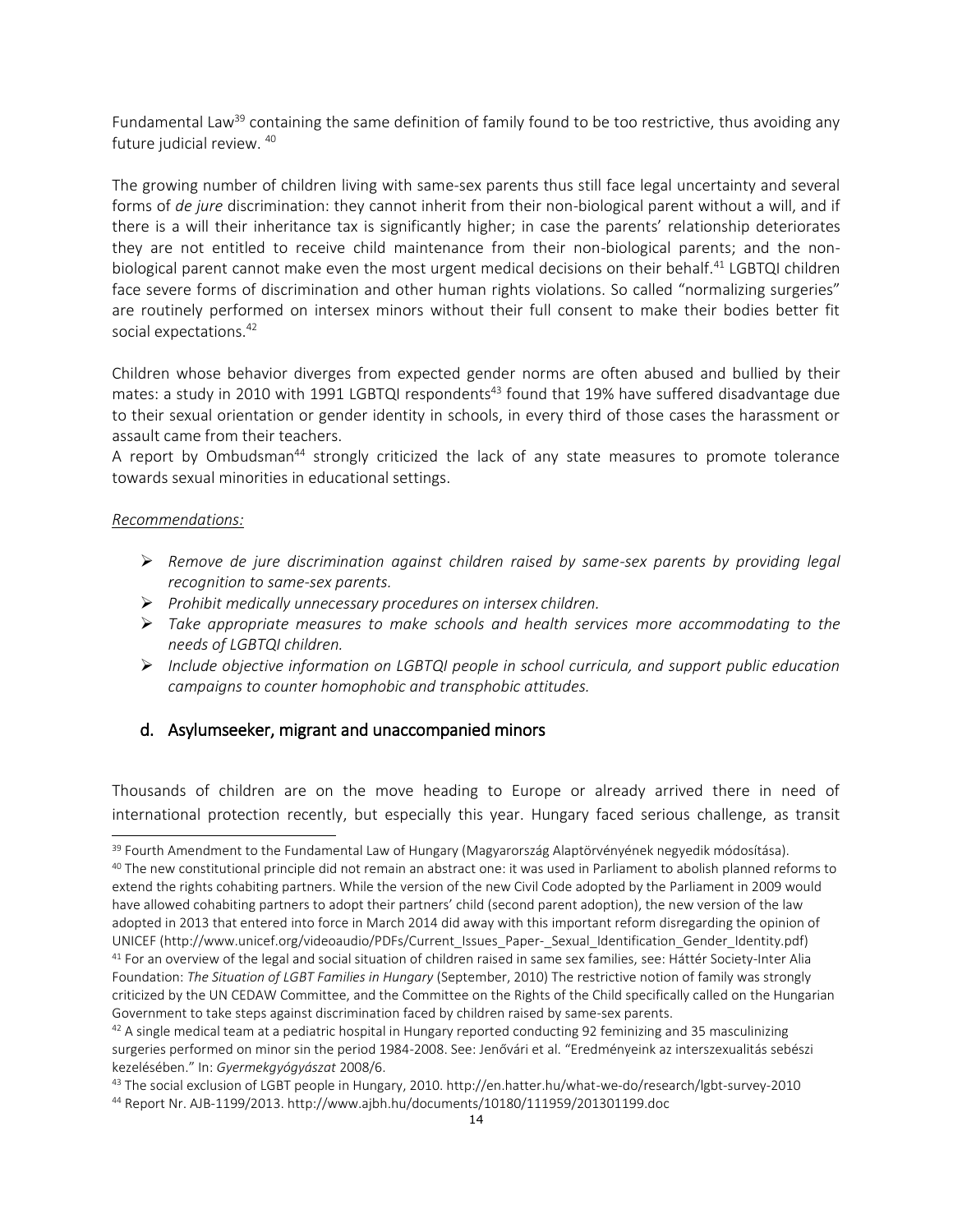country of this migrant crisis and seems to fail to comply with its international obligations not only because it has built physical barriers (fence at the Southern border) to keep asylum seekers outside of the country. On 15 September 2015 Hungary proclaimed the "state of crisis caused by mass migration" which is actually a state of emergency providing opportunity to take measures derogating from their human rights obligations. The legislation recently accepted in order to handle "the state of crisis" introduced several derogations from the human rights of asylum seekers and asylum-seeking minors which are not limited to the extent strictly required by the exigencies of the situation.

The right to care and protection as well as to well-being and health of the refugee and migrant children are at risk, when children – even few days old babies – sleep and stay in the streets, in the underground or next to the highway. According to the new law, the irregular cross of the border with or without trying to breach the razor-wire fence on the border is a crime and in case of families the children are taken away from their parents during the criminal procedure (and detention) and placed in child-care institutions, while the most often used sanction of this crime is expulsion up to two years (which is effective in the whole territory of the EU).<sup>45</sup> The special provisions of the Criminal Code on juveniles - minor between the age of 14 and 18 according to the Hungarian law - does not apply, therefore they are treated and prosecuted as adult offenders.<sup>46</sup>

# *Recommendations:*

- *Ensure all children, be they seeking asylum or not, in families, unaccompanied or separated, are not detained under any circumstance.*
- *Age assessment tests shall take into account all aspects, including the psychological and environmental aspects, of the person under assessment.*
- *Ensure that all children can effectively access and exercise their rights in criminal proceedings. Take the necessary steps to ensure that in the case of foreign children access to a qualified lawyer, interpreter and (in case of unaccompanied or separated children) appointment of a guardian ad litem is a mandatory prerequisite to ensure respect of the right to a fair trial to foreign children.*

# 7. Juvenile justice

 $\overline{\phantom{0}}$ 

In Hungary there is no independent law on juvenile offenders, neither is there a separate statutory definition for young adults. Provisions differing from the general are regulated in separate chapters within the Criminal Code and the Criminal Procedural Law. The country's petty offences law includes a concept that is in opposition with the European framework decision. For criminal acts under the value of a misdemeanour, the punishment can be 30, in aggravated cases 45 days of detention for juveniles.

<sup>45</sup> Act of C of 2012 on Criminal Code, Art.352.A-B-C.

<sup>46</sup> Act of XIX of 1998 on the Criminal Procedure 542/L.§